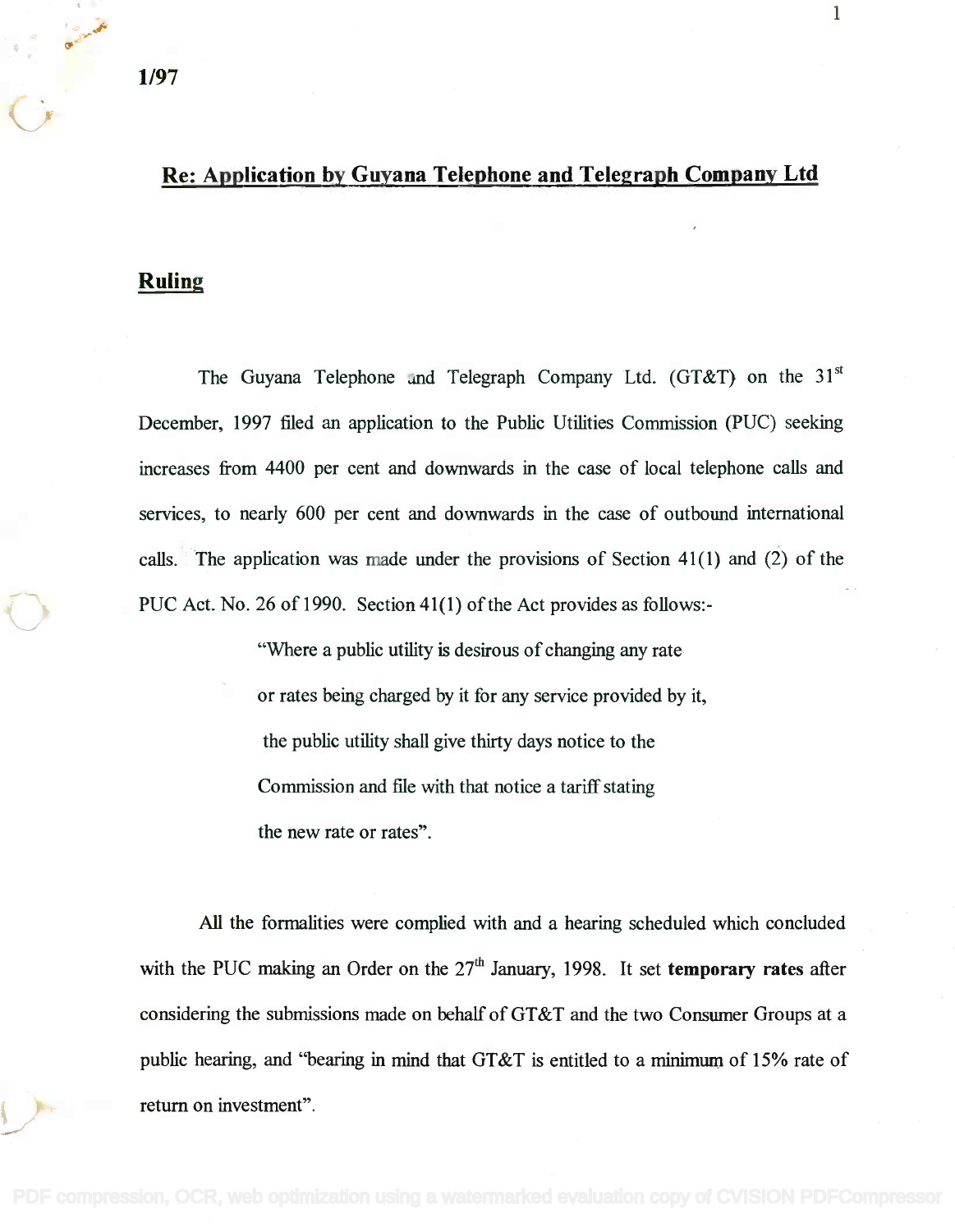The PUC subsequently varied the Order on the  $27<sup>th</sup>$  March 1998 and ordered a reduction of the rates. This was reportedly done as a result of protests by the consumers. reduction of the rates. This was reportedly done as a result of protests by the consumers.

When the matter was resumed evidence was given by Mr. Godfrey Statia and Ms. When the matter was resumed evidence was given by Mr. Godfrey Statia and Ms. Sonita Jagan on behalf of GT&T. During the cross-examination of Ms. Jagan, counsel for the Consumer Group submitted that the Order made by the Commission had no legal for the Consumer Group submitted that the Order made by the Commission had no legal basis since GT&T is not entitled to a rate of return of 15%. He contends that there is no basis since GT&T is not entitled to a rate of return of 15%. He contends that there is no agreement between the Government and GT&T as contemplated by Section 33 of the agreement between the Government and GT&T as contemplated by Section 33 of the 1990 PUC Act; and the Commission in fixing rates "bearing in mind that GT&T is 1990 PUC Act; and the Commission in fixing rates "bearing in mind that GT&T is entitled to a minimum of 15% rate of return on investment" took extraneous matters into account:

Section 32 of the PUC Act, 1990 provides as follows:- Section 32 of the PUC Act, 1990 provides as follows:-

- (1) every rate made, demanded or received by any public utility, from persons (1) every rate made, demanded or received by any public utility, from persons making use of the service provided by it, shall be fair and reasonable and in making use of the service provided by it, shall be fair and reasonable and in conformity with such rules as the Commission may from time to time conformity with such rules as the Commission may from time to time prescribe. prescribe.
- (2) In determining the rate a public utility may charge for any service provided by (2) In determining the rate a public utility may charge for any service provided by it, the Commission shall have regard to consumer interest and investor interest and to the rate of return obtained in other enterprises having commensurate and to the rate of return obtained in other enterprises having commensurate risks. risks.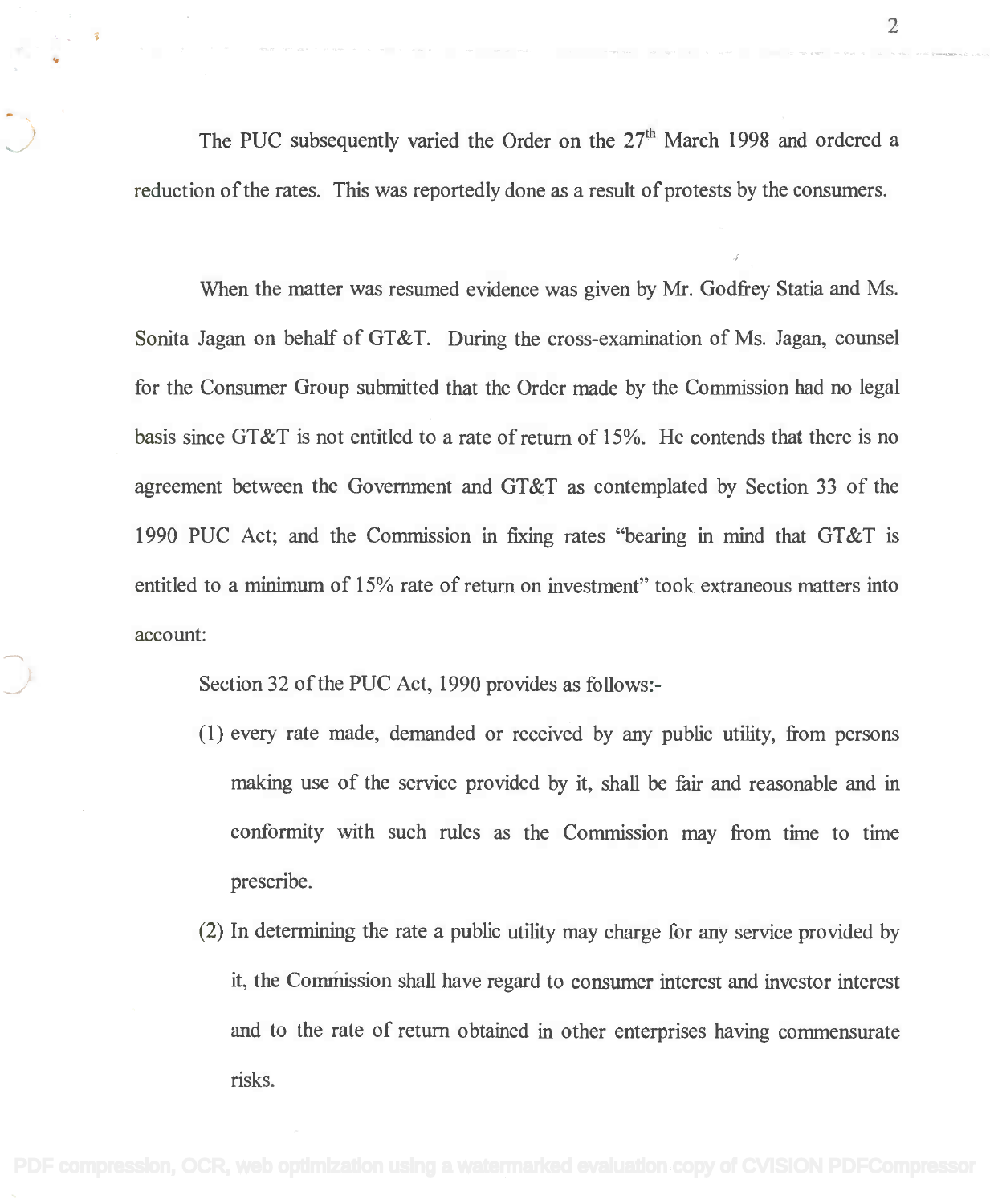Indeed, if GT&T comes under the purview of Section 32 only, the PUC ought not to take Indeed, if GT&T comes under the purview of Section 32 only, the PUC ought not to take into account any entitlement to 15% rate of return on investment which seems to be a into account any entitlement to 15% rate of return on investment which seems to be a consideration under the provisions of Section 33, which prescribes that

> "where the Government and a public utility have entered "where the Government and a public utility have entered into an agreement specifying (a) the rate of return the public into an agreement specifYing (a) the rate of return the public utility is entitled to in respect of the capital invested or dedicated utility is entitled to in respect of the capital invested or dedicated for providing any service; or (b) the principles on the basis of which for providing any service; or (b) the principles on the basis of which such rate of return is to be determined, the Commission shall give effect such rate of return is to be determined, the Commission shall give effect to such agreement in determining the rate a. public utility is entitled to to such agreement in determining the rate a public utility is entitled to demand or receive from any consumer or class of consumers or generally demand or receive from any consumer or class of consumers or generally from all consumers in relation to the service". from all consumers in relation to the service".

So, the question for determination by this Commission is whether: - So, the question for determination by this Commission is whether:-

- (a) there is any agreement between the Government of Guyana and (a) there is any agreement between the Government of Guyana and GT&T, and GT&T, and
- (b) if there is, whether it specifies the rate of return it is entitled to in (b) if there is, whether it specifies the rate of return it is entitled to in respect of capital invested or dedicated for providing any service. respect of capital invested or dedicated for providing any service.

It is admitted by all parties and it cannot be denied that GT&T is a public utility It is admitted by all parties and it cannot be denied that GT&T is a public utility within the meaning of the Public Utilities Act. The 1990 Act defines "public utility" as within the meaning of the Public Utilities Act. The **1990 Act** defines "public utility" as any person who owns or provides the conveyance or transmission of messages or any person who owns or provides the conveyance or transmission of messages or communications by telephone, telegraphy or wireless telegraphy (Section 4(1)(b); and communications by telephone, telegraphy or wireless telegraphy **(Section 4(1)(b);** and the Act of 1999, No. 10 of 1999, provides that a "public utility" means any person who or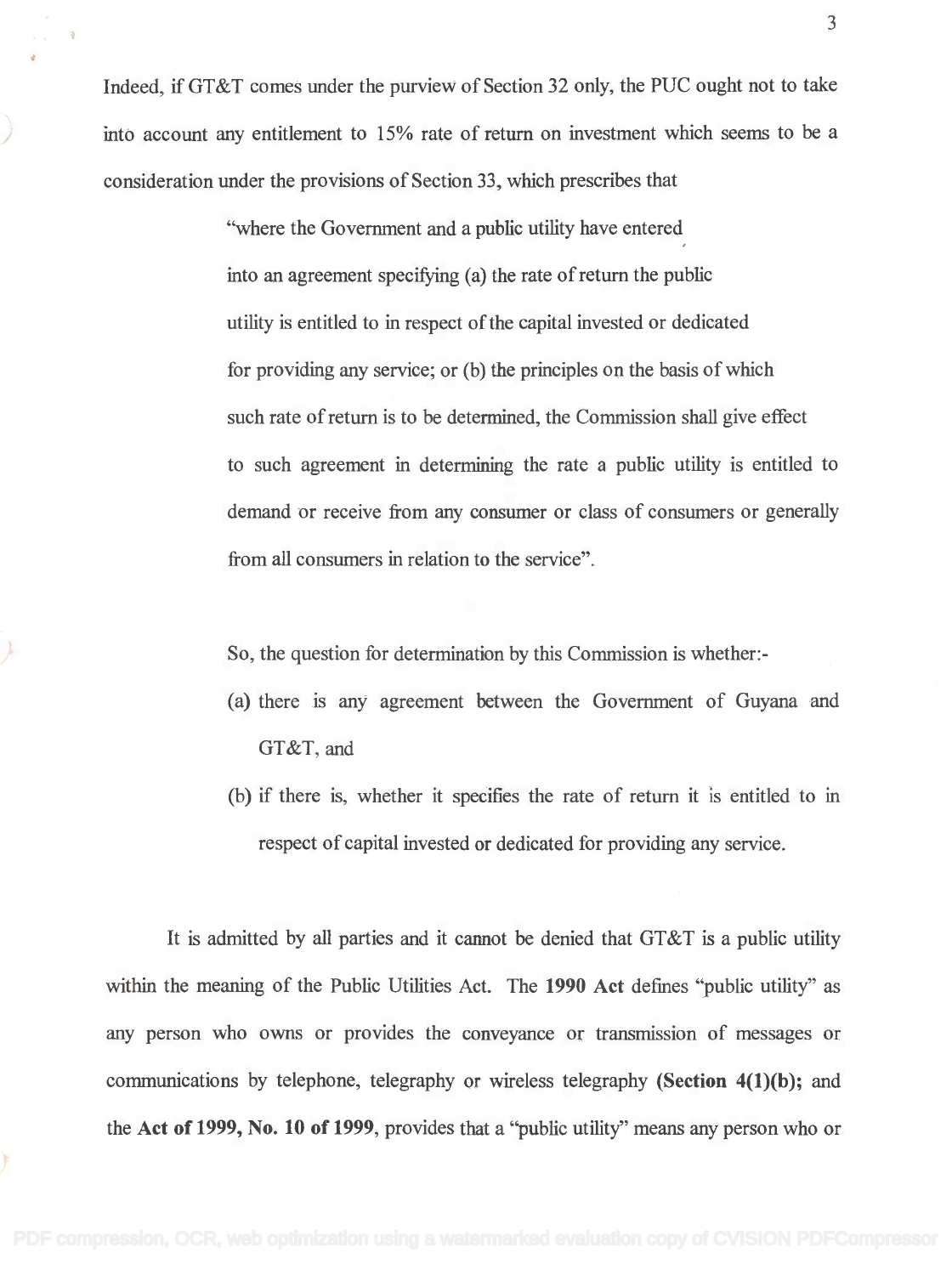which owns facilities used to provide or provides the following services – "the conveyance or transmission of oral, written, digital or any other form of messages or conveyance or transmission of oral, written, digital or any other form of messages or communications by telephone, wireless telephony, telegraphy or wireless telegraphy, communications by telephone, wireless telephony, telegraphy or wireless telegraphy, satellites, cable television, telecom services providers, pay telephone service providers, satellites, cable television, telecom services providers, pay telephone service providers, telecom resellers, internet and other telecom network service providers, radio common telecom resellers, internet and other telecom network service providers, radio common carriers, or cellular mobile providers or any other method of transmission, currently carriers, or cellular mobile providers or any other method of transmission, currently offered to the public or offered as common carriage in the future"  $-$  Section 4(1)(b).

In 1990 there was in this country a Company known as and called the Guyana In 1990 there was in this country a Company known as and called the Guyana Telecommunication Corporation (GTC), a public corporation wholly owned by the Telecommunication Corporation (GTC), a public corporation wholly owned by the Government and established by the Guyana Telecommunication Corporation Order No. Government and established by the Guyana Telecommunication Corporation Order No. 11 of 1967 made under Section 46 of the Public Corporations Act, Chapter 19:05 of the 11 of 1967 made under Section 46 of the PublicCorporations Act, Chapter 19:05 of the Laws of Guyana, and continued under the Public Corporations Act 1988, Act No. 21 of 1988. 1988.

On 18<sup>th</sup> June 1990 the Government of Guyana entered into an agreement with Atlantic Tele-network (Inc.) (ATN), a private limited company whereby in consideration Atlantic Tele-network (Inc.) (ATN), a private limited company whereby in consideration for the payment of a sum of money by ATN, the Government agreed to transfer to ATN and ATN agreed to purchase from the Government shares representing 80% of the issued share capital of GT&T, a private limited company which shall be incorporated by the share capital of GT&T, a private limited company which shall be incorporated by the Government and shall take over the business and assets and liabilities of GTC; and the Government and shall take over the business and assets and liabilities of GTC; and the Government represented and warranted that it shall incorporate GT&T as a private Government represented and warranted that it shall incorporate GT&T as a private limited company to provide, subject to the laws of Guyana and such International limited company to provide, subject to the laws of Guyana and such International

4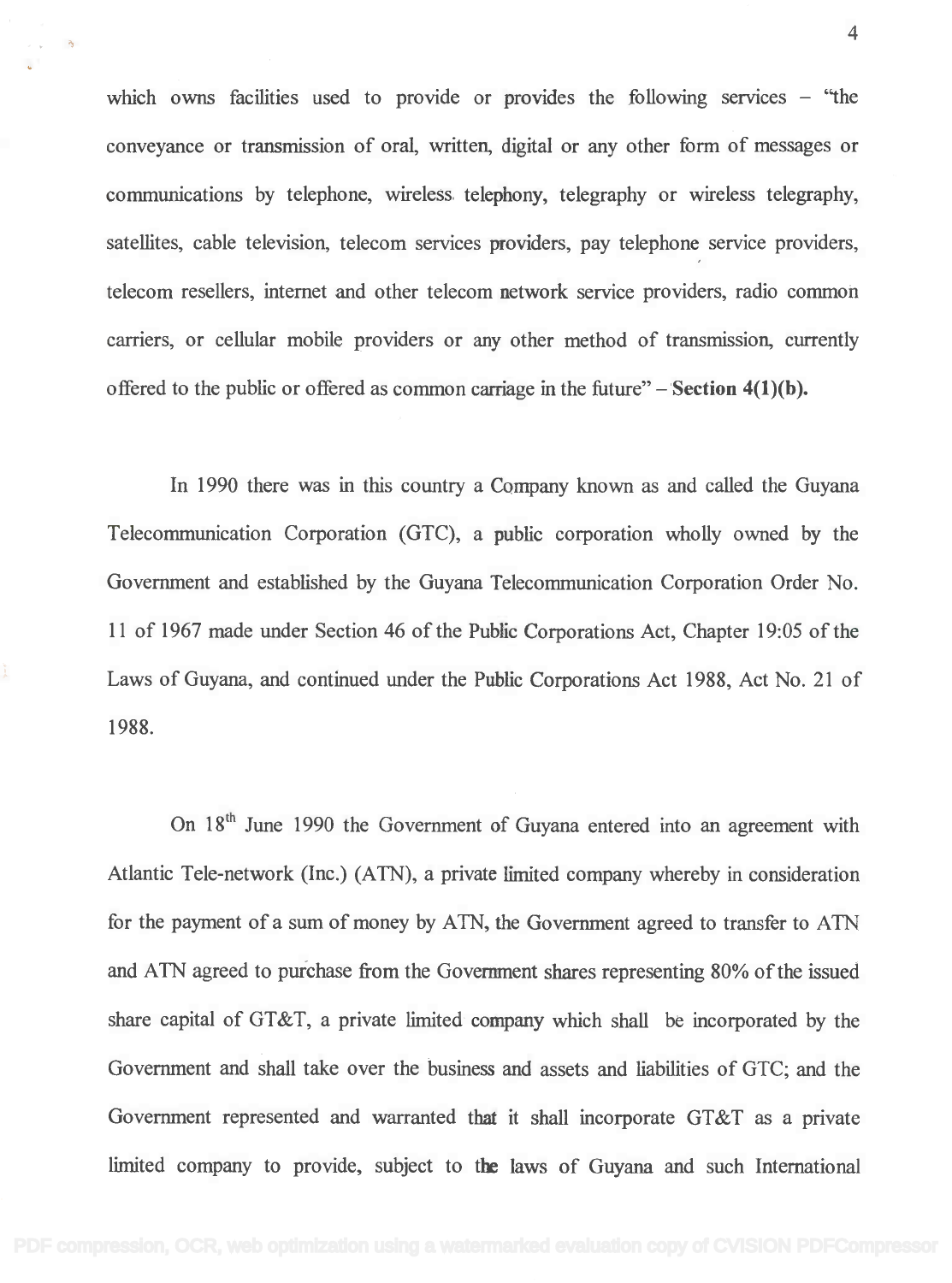Telecommunications Conventions and any regulations made there under, as are for the Telecommunications Conventions and any regulations made there under, as are for the time being in force in Guyana, internal and external telecommunication services and to promote the economic development of the telecommunication services; and that the promote the economic development of the teleeommunication services; and that the Government shall dissolve GTC and transfer to GT&T all the assets and liabilities to a certain limit. And by Section 5 of that Agreement ATN covenanted and undertook that certain limit. And by Section 5 of that Agreement ATN covenanted and undertook that after 80% of the equity in GT&T is acquired by it, GT&T will comply with the covenants after 80% of the equity in GT&T is acquired by it, GT&T will comply with the covenants therein set out and ATN covenanted and undertook such compliance. therein set out and ATN covenanted and undertook such compliance.

The Government further covenanted and undertook to grant to GT&T a licence The Government further covenanted and undertook to grant to GT&T a licence under the Post and Telegraph Act, Chapter 47:01 or any legislation enacted to replace it, under the Post and Telegraph Act, Chapter 47:0I or any legislation enacted to replace it, to carry on operations to provide certain services; the licence will be for a period of to carry on operations to provide certain services; the licence will be for a period of twenty years and it shall be an exclusive licence renewable at the option of GT&T for a further period of twenty years. The agreement further provided that GT&T shall be further period of twenty years. The agreement further provided that GT&T shall be entitled to minimum rate of return of 15% on capital dedicated to public use. The revenue requirements shall be calculated on a rate of return methodology to be mutually revenue requirements shall be calculated on a rate of return methodology to be mutually agreed to by the Government and ATN prior to the establishment of a regulatory body or agreed to by the Government and ATN prior to the establishment of a regulatory body or any other agency charged with the responsibility of regulating the rate of return for any other agency charged with the responsibility of regulating the rate of return for GT&T. And unless and until such mutual agreement is reached between the Government GT&T. And unless and until such mutual agreement is reached between the Government and ATN the revenue requirement shall be calculated on the basis of GT&T's entire and ATN the revenue requirement shall be calculated on the basis of GT&T's entire property, plant and equipment pursuant to a rate of return methodology consistent with property, plant and equipment pursuant to a rate of return methodology consistent with the practices and procedures of the United States of America Federal Communications the practices and procedures of the United States of America Federal Communications Commission. (See Clause 6.9 of Agreement of the 18<sup>th</sup> January, 1990)